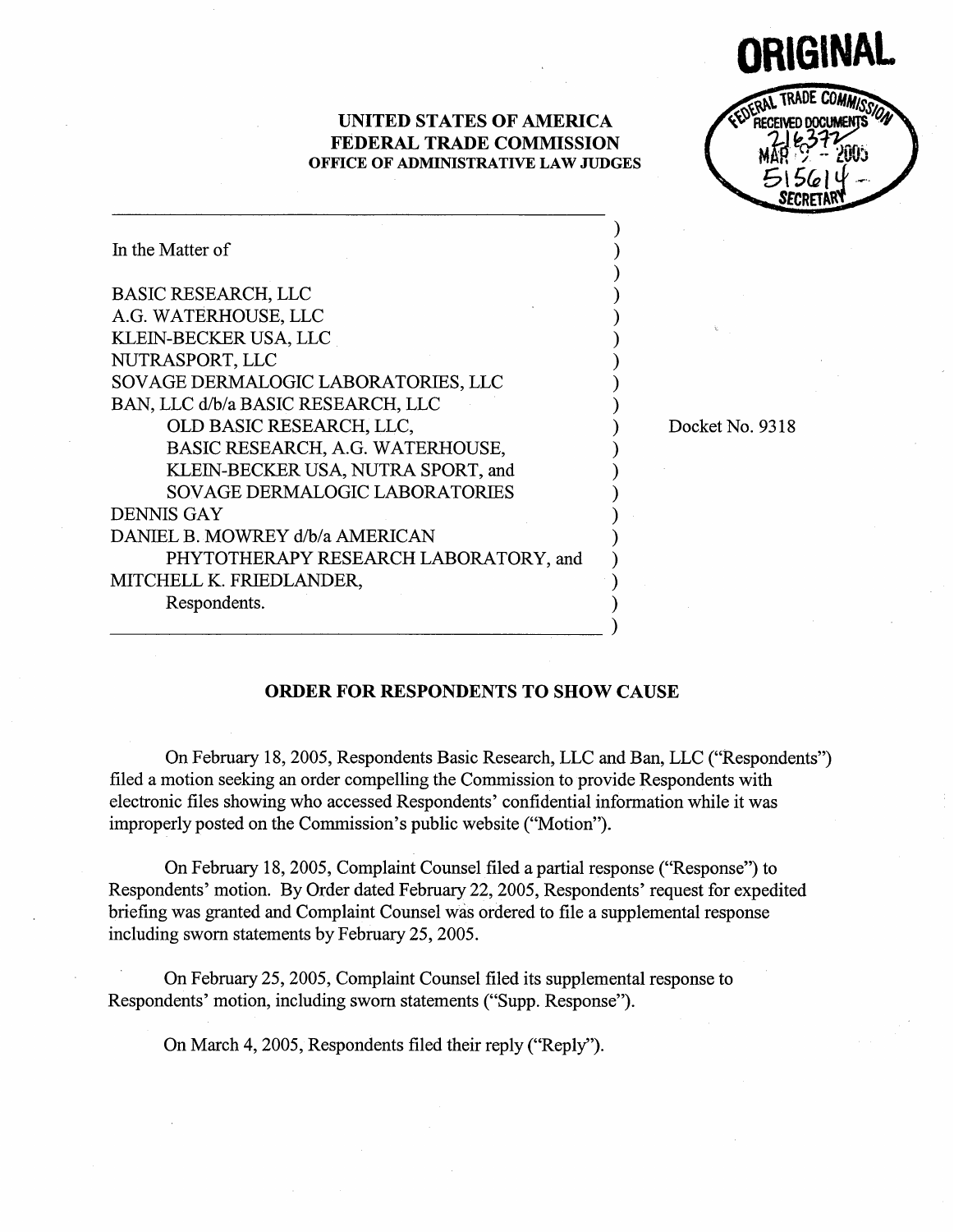Respondents contend that the Federal Trade Commission ("Commission ), in violation of the Court's Protective Order Governing Discovery Material ("Protective Order") issued August 2004, improperly posted Respondents' confidential and attorneys ' eyes only information on its public website. Motion at 2. Respondents' motion seeks the release of electronic files including: (1) all web server files, including without limitation the transfer log, access log, error log, and referrer log, and (2) the system security log, "wtmp" file, "utmp" file, and "failed login file. Motion at 2-3.

Respondents' motion seeks certain electronic files, the release of which may violate the Commission's privacy policy. See Supp. Response at 3-4. Respondents, however, cite no rule or case Jaw to suggest that issuance of an order granting such release is within the authority of the Administrative Law Judge. Indeed, pursuant to Rule 4.11(h), only the General Counsel may authorize Commission staff to disclose information trom Commission records not currently available to the public. 16 C.F.R.  $\S$  4.11(h). Therefore, the Court has determined that it does not have the authority to order the remedy sought by Respondents and that proper resolution of the motion may require certification to the Commission pursuant to Rule 3.22(a). To determine whether certification is necessary, however, Respondents must first demonstrate whether any of the information posted on the Commission's website was, in fact, confidential information.

Respondents assert generally that the confidential information posted on the website included certain "product formulation and financial data." Motion at 2. Respondents do not identify, however, any specific exhibits in which such product formulation and financial data can be found, despite Complaint Counsel's invitation to do so. See Supp. Response at 6. In reviewing the exhibits identified by Complaint Counsel which were posted and which were marked "Subject to Protective Order" it is clear that confidential material was not disclosed in many of the exhibits. For example, a number of the exhibits consist of pages of deposition transcripts where the entire transcript was marked confidentiaJ but the pages attached as an exhibit did not include confidential information. See, e.g., Complaint Counsel's Motion for Partial Summary Decision, Ex. 20, 21, 22.

Therefore, in order to address the above-mentioned questions, it is hereby **ORDERED** that Respondents show cause within five days of the date of this Order as to what specific information was posted on the Commission's website that was, in fact, confidential information, the disclosure of which would result in a clearly defined, serious injury to Respondents. Respondents shall support their arguments with sworn statements or declarations of a person within the company or companies which had confidential information posted. Respondents shall review the electronic mirror they have been provided and shall not limit their response to exhibits to Complaint Counsel's Motion for Partial Summary Decision.

Moreover, because the challenged exhibits were attached to Complaint Counsel's Motion for Partial Summary Decision, any action on Complaint Counsel's Motion for Partial Summary Decision will be **STAYED** pending resolution of these and any other issues that might emanate from this matter.